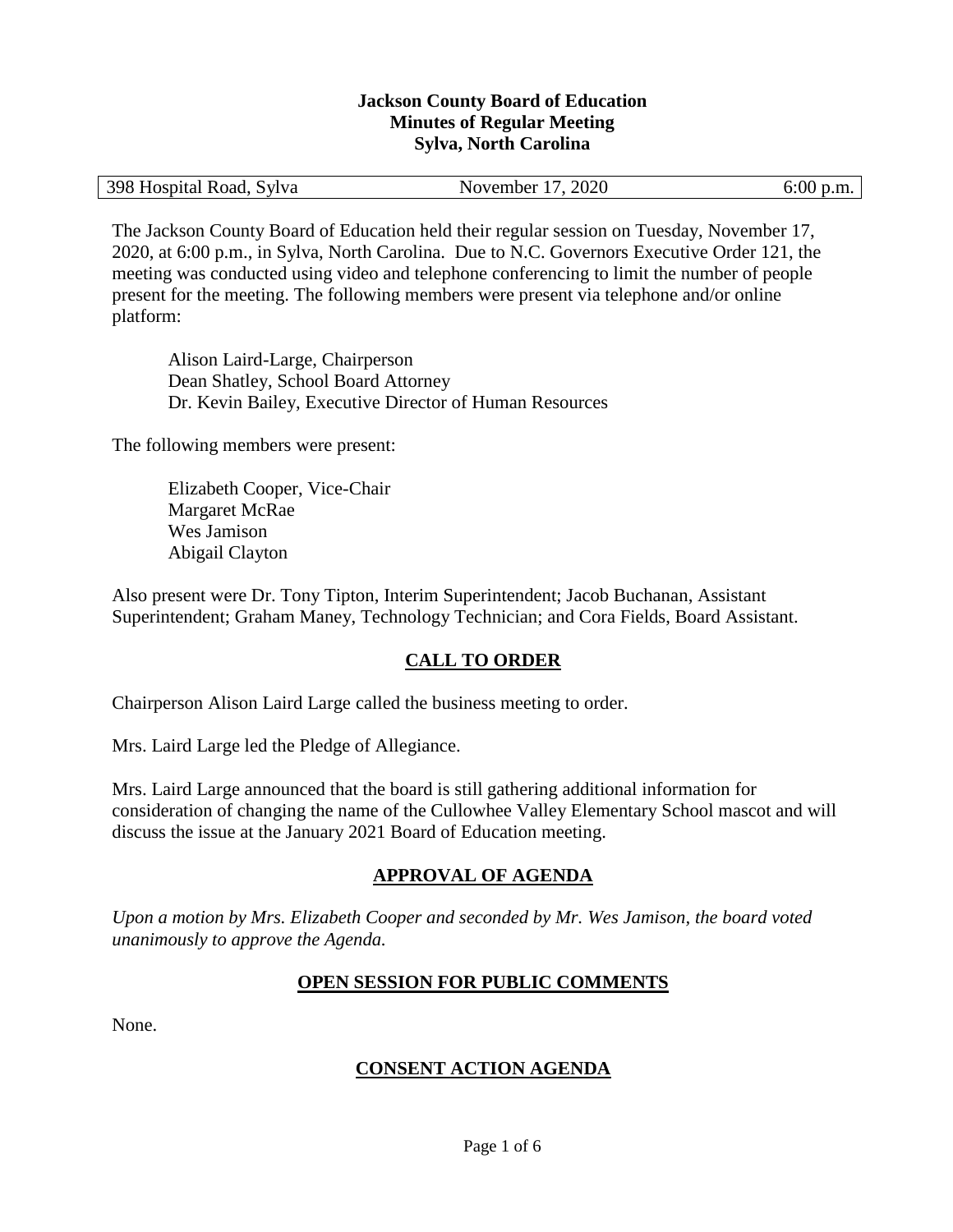**Action:** *Upon a motion by Mrs. Elizabeth Cooper and seconded by Mrs. Abigail Clayton, the board unanimously approved the consent action agenda:*

A. Open Session Minutes of Regular Meeting of October 27, 2020.

# **INFORMATION AGENDA**

A. **Agenda Item**: Superintendent's Report **Presenter:** Dr. Tony Tipton, Interim Superintendent

Dr. Tipton reported on the following:

- 1. Dr. Tipton confirmed that the board has not had any discussion about moving to remote learning only for the last three weeks of this semester. He confirmed that students will complete the three remaining weeks of this semester unless the COVID 19 numbers increase.
- 2. Dr. Tipton reported that high school athletics are finally back. Blue Ridge Early College traveled to Hiwassee Dam for their first volleyball match, Smoky Mountain High School volleyball hosted Pisgah High and will compete against Franklin High School and Pisgah High School cross country teams at the Cullowhee Recreation Center.
- 3. Dr. Tipton stated that this year fans will be very limited at athletic events. He thanked the Technology Department for providing free live streaming of all our home games.
- 4. Dr. Tipton informed the board that JCPS is adding a virtual weather day to our options for inclement weather along with optional workdays. With remote workdays being et in the calendar they cannot be moved, however, virtual weather days will serve the same purpose and be used whenever needed.
	- a. Virtual Weather days will work much like a normal teacher workday.
	- b. The purpose of the virtual weather day is to save some instructional time, With the school year being disrupted with COVID 19, this will provide additional learning opportunities.
	- c. In the event this is called, as usual, parent will receive a text about school being called off or delayed and what type of day it will be.
	- d. Principals will provide their staff and parent with more information of this new bad weather option.
- 5. Dr. Tipton wished everyone a happy and safe Thanksgiving break and reminded everyone to follow the three safety guidelines: Stay six feet apart, wear a mask, and wash your hands often.
- B. **Agenda Item:**Inclement Weather Procedures **Presenter:** Dr. Kevin Bailey, Executive Director of Human Resources

Dr. Bailey updated the board on the addition of the Virtual Weather Day option and stated that this was due to legislative guidance making this an option.

# C. **Agenda Item**: School Nutrition Update

**Presenter:** Mrs. Laura Cabe, Executive Director of School Nutrition

Mrs. Cabe updated the board on the following items: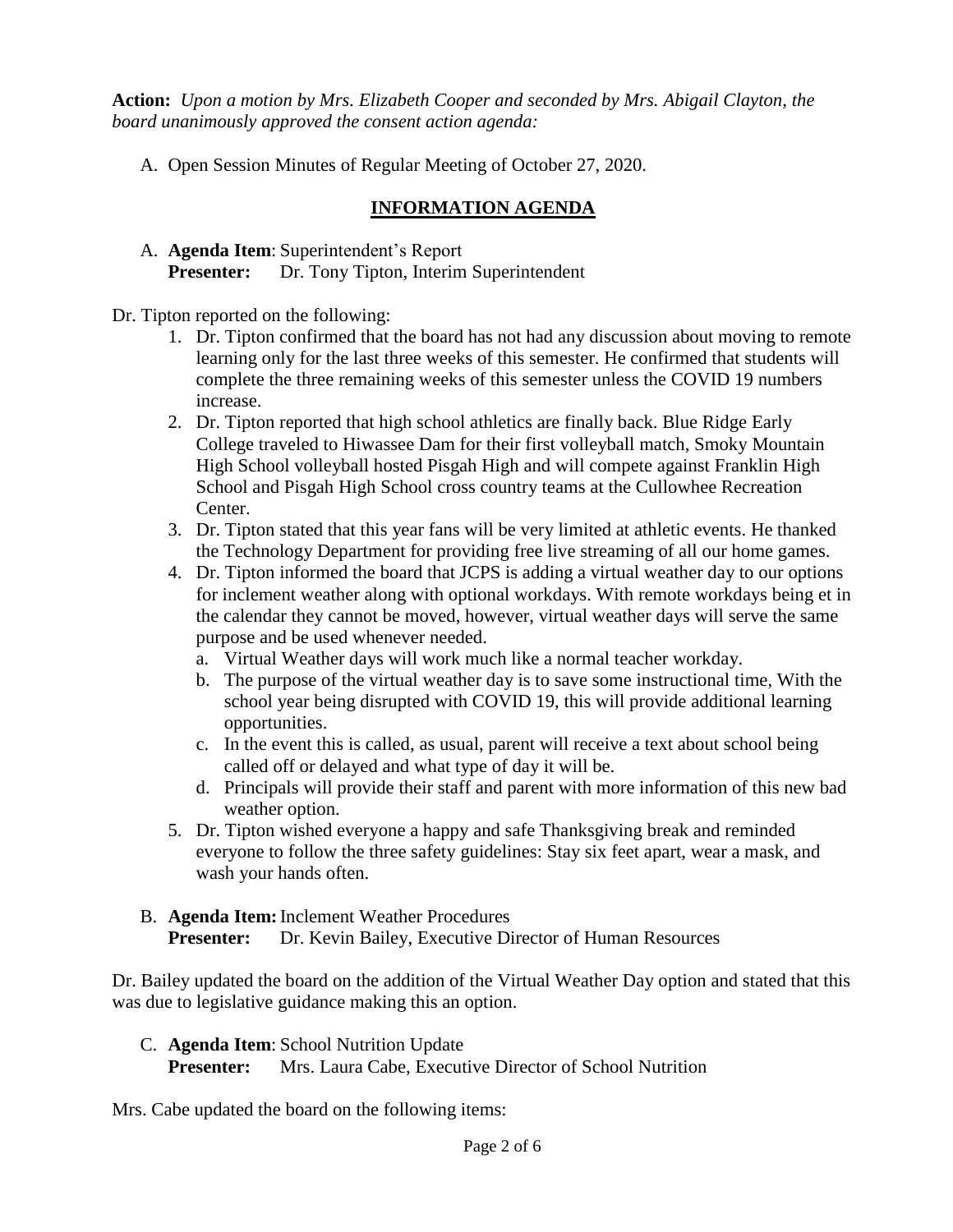- 1. October 9<sup>th</sup> the United States Department of Agriculture announced that it was extending flexibilities to allow free meals to be available to all children 18 or younger for the entire 2020-2021 school year. School Nutrition started working with state consultants, cafeteria managers and staff, principals and administration to create a plan with procedures. The plan for each school looks a bit different based on enrollment, the number of in-person learners, the logistics of the school, demographics of the community and the resources that are available. Curbside feeding sites are located at Blue Ridge, Cullowhee Valley, Smoky Mountain High and Smokey Mountain Elementary. Anyone with children 18 or younger can pick up meals from 11:30 - 12:30 Monday through Friday. A hot lunch is provided and breakfast for the next day. Advance sign up is not required to participate.
- 2. On Friday, October 23<sup>rd</sup> School Nutrition began sending home weekend meals. In order to receive these meals parents/guardians are required to sign up ahead of time. The link is online at the JCPS website under "meal pick up information." They can sign up from Friday afternoon – Tuesday evening to start receiving meals the following Friday. The survey is turned off Tuesday evenings until Friday to allow time for the cafeteria staff to prepare. Once they are signed up, each family is notified with the details that include the pick-up time, location, number of meals, storage, and reheating instructions. Once they are signed up they will remain on the list until they notify School Nutrition or the cafeteria. If they are unable to pick up the meals they must call the cafeteria or School Nutrition office by Friday morning. If they are a no show two times they will be taken off this list. For "B" in-person learners, meals are sent home on Friday's by the school social worker. As we approach the holidays, those that are signed up for weekend meals will receive 5 days' worth of meals.
- 3. Since the September board update, another waiver has been approved to provide flexibility to ensure that children are provided access to food. This waiver allows the program to provide a free snack to schools who have afterschool enrichment programs such as tutoring after school. Before this waiver schools were going to have to purchase their own snacks or purchase snacks through the School Nutrition program. Three schools are participating in the afterschool program.
- 4. The annual Thanksgiving meal will be served the Thursday before Thanksgiving break. Curbside pick-up will be available at 6 school locations – Blue Ridge, CVS, FVS, SMHS, SCS, and SME. Invitations to participate were sent home to K-8 students. Children 18 and younger will eat for free and those 18 and older the meal will be \$5.00. The K-8 principals are graciously working with us to assist in the curbside service.
- 5. School Nutrition is monitoring their finances very carefully. To date, the program has less revenues but is still within budget. School Nutrition is working closely with finance to utilize all resources efficiently, with monthly budget reviews.
- 6. School Nutrition is encouraging all families to complete a meal application online. Even though students are eating at no cost, if another round of PEBT benefits are approved, DHHS uses the information for those who have been approved for free or reduced meals for the current school year. The can fill one out online at the secure site [www.lunchapplication.com.](http://www.lunchapplication.com/) Parents/guardians can also make an appointment.

# D. **Agenda Item**: Stuff the Bus Update

**Presenter:** Mrs. Kelly Doppke, Student Support Services Director

Mrs. Doppke updated the board on the WCU Nutrition and Dietetics Stuff the Bus sponsored event. Two large pumpkin boxes were filled with donations along with \$300.00 in cash donations.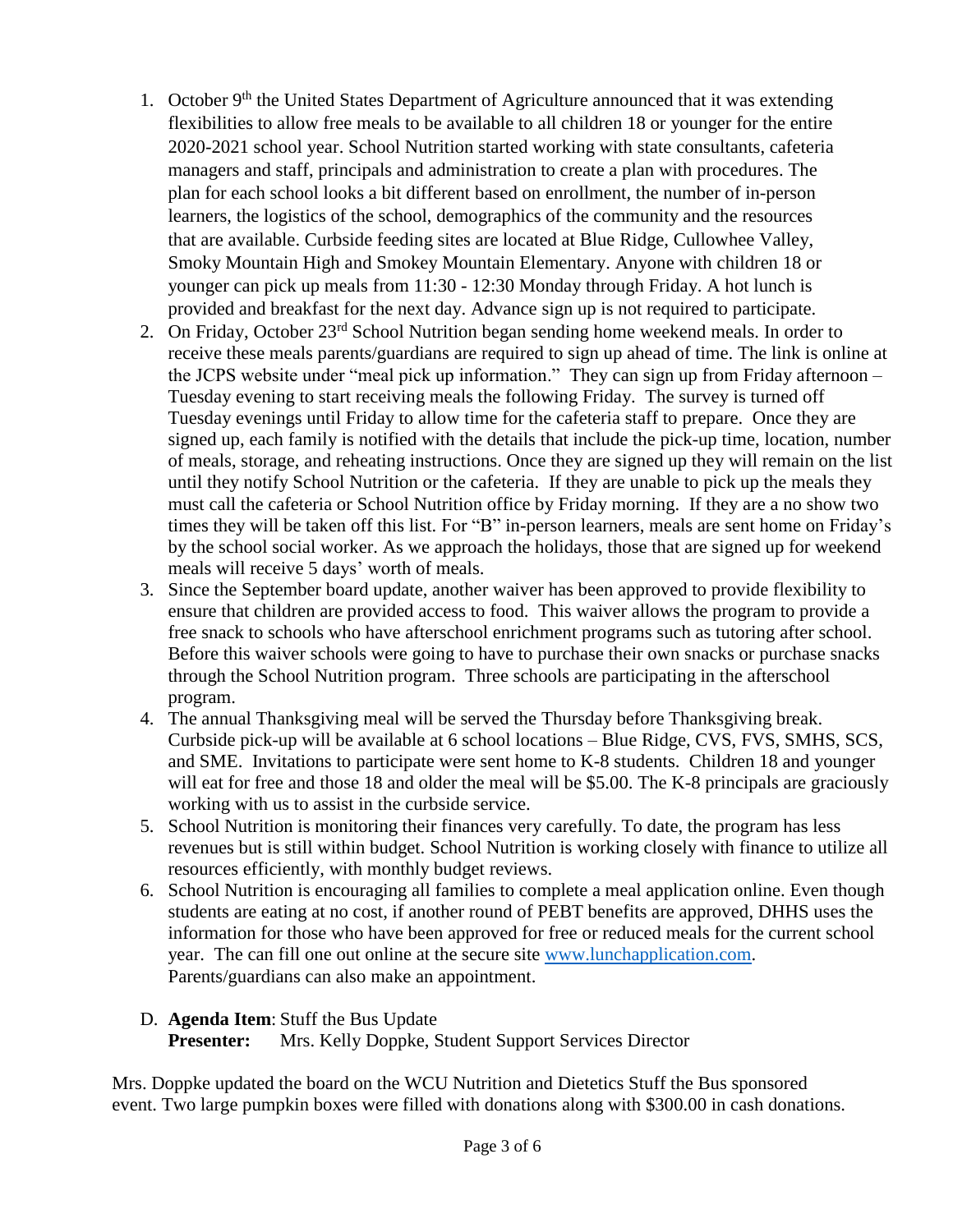225 food bags were filled providing 3 meals in each bag. Mrs. Doppke thanked Jackson Community School for their assistance with stuffing the bags.

E. **Agenda Item**: Declared Surplus

**Presenter:** Mr. Jacob Buchanan, Assistant Superintendent

Mr. Buchanan informed the board that the bus garage has declared Vehicle # 8060 2005 Jeep Liberty Vin # 1J4G148K45W715249 as surplus.

F. **Agenda Item**: Blue Ridge Water Project Update **Presenter:** Mr. Jacob Buchanan, Assistant Superintendent

Mr. Buchanan updated the board on the Blue Ridge Water Project. Mr. Buchanan informed the board that the bid came in higher than the amount of money set-aside for the project due to replacement of the entire water system and sewage tanks. Mr. Buchanan stated that JCPS will use the revenue from the ¼ cent sales tax increase to pay for this contingency and thanked Mr. Don Adams and the County Commissioners.

G. **Agenda Item**: Unaudited Financial Summary **Presenter:** Mrs. Kristie Walker, Chief Financial Officer

Mrs. Walker presented the Unaudited Financial Summary for October 2020.

# **ACTION AGENDA**

A. **Agenda Item:**Budget Amendments Presenter: Kristie Walker, Chief Financial Officer

Mrs. Walker presented the board with budget amendments and transfers to the Federal Grants Fund, State Public School Fund, and Other Specific Revenue Fund and asked for board approval.

**Action**: *Upon a motion by Mrs. Elizabeth Cooper and seconded by Mrs. Margaret McRae, the board voted unanimously to approve the budget amendments and transfers to the Federal Grants Funds, State Public School Funds and Other Specific Revenue Funds.*

B. **Agenda Item:** Policy Updates

**Presenter:** Mr. Jacob Buchanan, Assistant Superintendent

- 1. Title IX Sexual Harassment Prohibited Conduct and Reporting Process (1725/4035/7236)
- 2. Title IX Sexual Harassment Grievance Process (1726/4036/7237)

Mr. Buchanan presented proposed changes to the above listed policies and asked for board approval.

**Action:** *Upon a motion by Mrs. Elizabeth Cooper and seconded by Mr. Wes Jamison, the board voted unanimously to approve the policy updates.*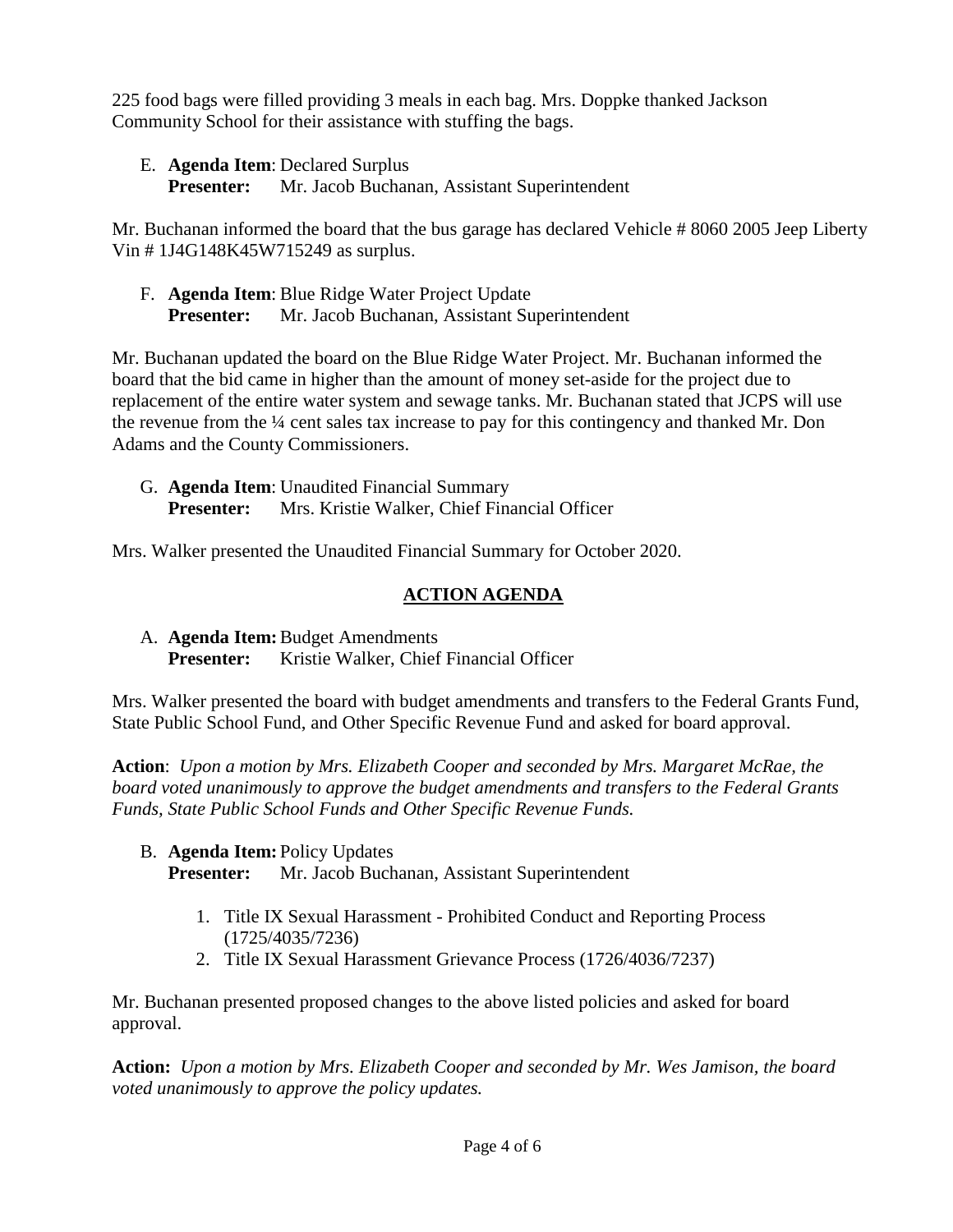#### **CLOSED SESSION**

*The board unanimously approved a motion by Mrs. Elizabeth Cooper and seconded by Mrs. Abigail Clayton, to enter into closed session pursuant to G.S. 143.318.11 for the following purposes: under subsection; (a) (1) to prevent the disclosure of privileged or confidential personnel information pursuant to G.S. 115C-319-32 and (a) (3) to discuss matters protected by attorney-client privilege.* 

*Upon a motion by Mrs. Elizabeth Cooper and seconded by Mrs. Margaret McRae, the board voted unanimously to return to open session.*

#### **OPEN SESSION**

**Action:** *Upon a motion by Mrs. Elizabeth Cooper and seconded by Mrs. Abigail Clayton, the board unanimously approved the consent action agenda:*

A. Closed Session Minutes of Regular Meeting of October 27, 2020.

# **PERSONNEL ACTION AGENDA**

**Action:** *Upon a motion made by Mrs. Elizabeth Cooper and seconded by Mrs. Abigail Clayton, the board voted unanimously to approve the personnel agenda as recommended by Mr. Buchanan. The board unanimously approved the following recommendations:*

#### **Employee Recommendations:**

- 1. Dezarn, Megan Activity Bus Driver and Substitute Bus Driver, SMHS
- 2. Frizzell, Nathan Activity Bus Driver and Substitute Bus Driver, SMHS
- 3. Hawken, Danielle Instructional Support Assistant, SMES
- 4. Miller, Carly Danielle Instructional Support Assistant, CVES
- 5. Montieth, Jenny EC TA, SMES
- 6. Mulligan, Tyler Activity Bus Driver and Substitute Bus Driver, SMHS and FES
- 7. Seitz, Cynthia Teacher Assistant, CVES
- 8. Sutton, Theresa School Nurse, SMES
- 9. Watkins, Rebekkah Instructional Support Assistant, Blue Ridge School
- 10. Williams, Joshua Shane Bus Driver, SMHS

#### **Employee Resignations:**

- 1. Cachine, Brittani School Counselor, Blue Ridge School
- 2. Eller, Rena Marie Jones, Teacher, CVES
- 3. Greene, George "Duke" Electrician, Maintenance Department
- 4. Laney, Daryl School Nutrition Assistant, Cullowhee Valley Elementary School

#### **Employee Retirements:**

- 1. Jones, Deborah School Nutrition Assistant, SMHS
- 2. Prokop, Elizabeth Bus Monitor, CVES
- 3. Vreeland, Teresa Student Data Manager, FES

#### **Staff, Non-Staff, and Returning Coach Recommendations:**